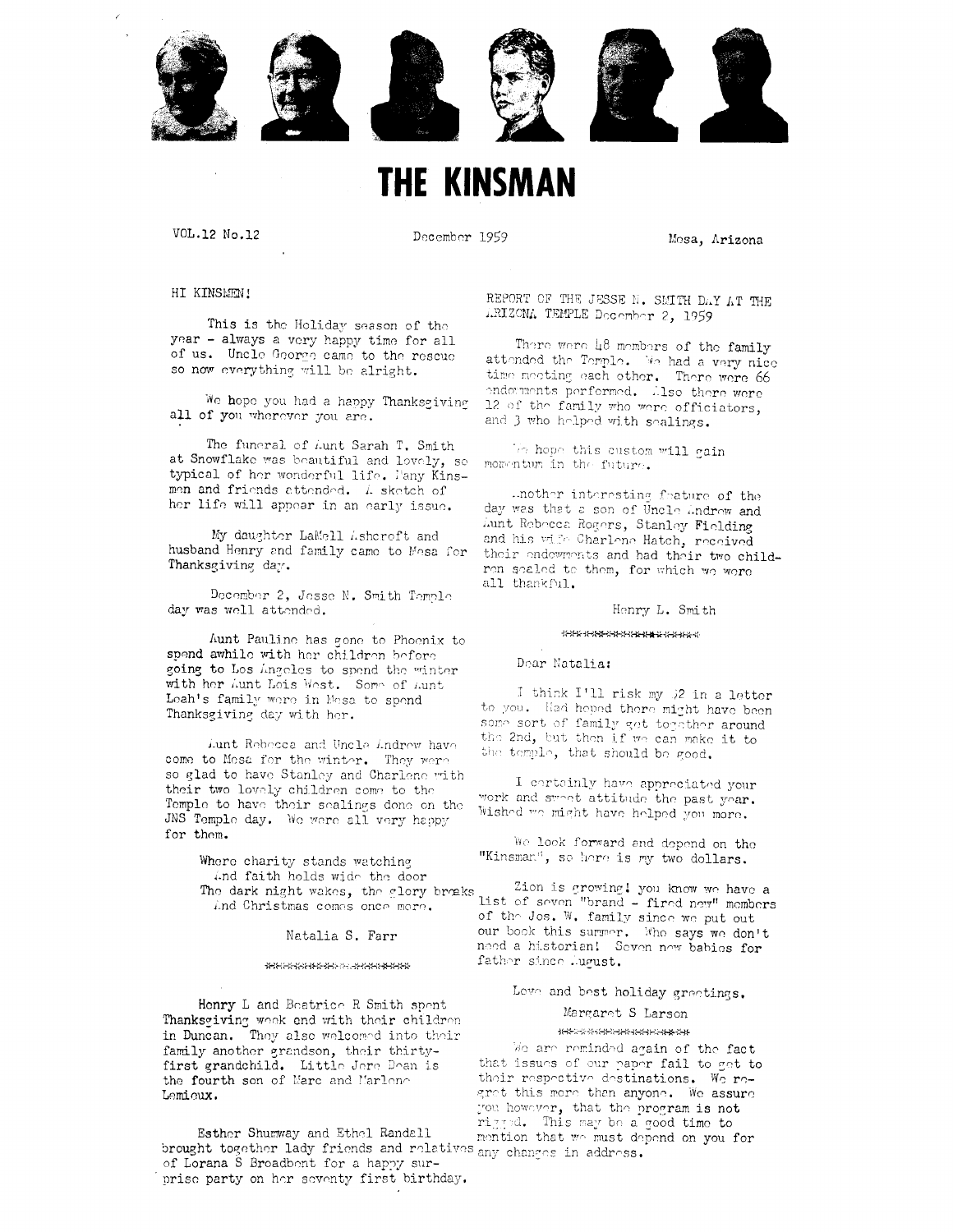# TORE and MORE and MORE

Bet you like to hear no cry about this sencalogy business - clse you would have shut me up before now by completing the project started way back when Nephi Pratt sent in a call for some well meaning soul to do his work for him. Apparently he liked our way of answering because we have here a family group sheet we are printing for you to see and use as a pattern for yours. Your attention is called especially to the column on the right having to do with the temple work. So many of the sheets we have are not filled in in these columns. This gives us evidence of something very important for it is difficult to know who is not telling the whole story. If the work hasn't been done - and it is sad but true there are some - it is time we were aware of it in such a manner that something can be done about it. It seems a bit off boat to be scrambling through the musty pages of the past trying to claim relationship to some long dead potentate and leaving our own living generation to wander away because of neglect. Off hand, how many can you name in your own immediate family who aren't endowed and sealed? Glory be if you can't find a one. But if you can it needn't be advertised. Just go about a little missionary work. In my book it would be much, much more commendable to brag about having the temple work done for all the living than all the dead. Current practices to the contrary notwithstanding. I could go on you know, but is it necessary?

We have a genealogy committee - remember - and they are doing a wonderful job for us and they deserve our support. By helping them we help ourselves.

What I don't like about this tirade is that it is se much like the common Sunday sermon which is preached for the benefit of "those who aren't here". You faithful ones who support the Kinsman don't need urging, we have your records. Perhaps you will help us spread the word to those of us hanging around the edges.

--George A Smith-

#### \*\*\*\*\*\*\*\*\*\*\*\*\*\*\*\*\*\*\*\*\*

山9台 N Oakhurst Dr Beverly Hills, Calif.

Dear Aunt Natalia:

It has been a long time since we received the Kinsman. The last one received was August.

My sisters Lois Meldrum of N.Y. and June Stage of Decatur, Georgia haven't received but 2 this year 1959. I know we all subscribed for the paper and thought ... you'd want to know. We all enjoy hearing about our kin and miss the papers when they do not come. Do hope we will get the issues we missed as I save each one. Thank you,

Both Smith Stewart

Provo, Utah Nov 12 1959

#### Dear Aunt Natalia:

We are greatful for the effort put in the Kinsman, where could one go to find such a family so loyal to each other, and the wonderful marks of credit found, as listed in the Kinsman, it gives a boost to one to get such a reminder from loved ones each month, and a thrill Grandfather left his works behind.

Add another subscription with delinquent dues and thanks, dear Auntie.

#### Anabel and Renz

\*\*\*\*\*\*\*\*\*\*\*\*\*\*\*\*

# THE KINS. W

Published monthly for the Jose W Swith With you have to request a new subscrip-Family association. Subscription and tion. The would gladly continue to send<br>family dues \$2.00 per year. Funds used your paper vithout going through this<br>for publication, genealogy, and fraternal process but there are cort activities.

Beatrico & Pape  $\mathbf{R}^{\mathbf{c}}$ Sadio H Lvery  $\mathcal{H}^{\pm}$ Hyrum Smith  $\rightarrow$  1  $-$ Joel Smith

It is necessary to make up a new subscription list for those who will recodve The Kinsman for the next 12 months.

There are many happy r asons why me like to do this and perhaps the happiest one is that we personally hear from you

restrictions that govern our actions and not the least of these restrictions is So the best way to say Happy New Year to us is to give yourself a new subscription for Christmas. Bo sure that we have your correct address.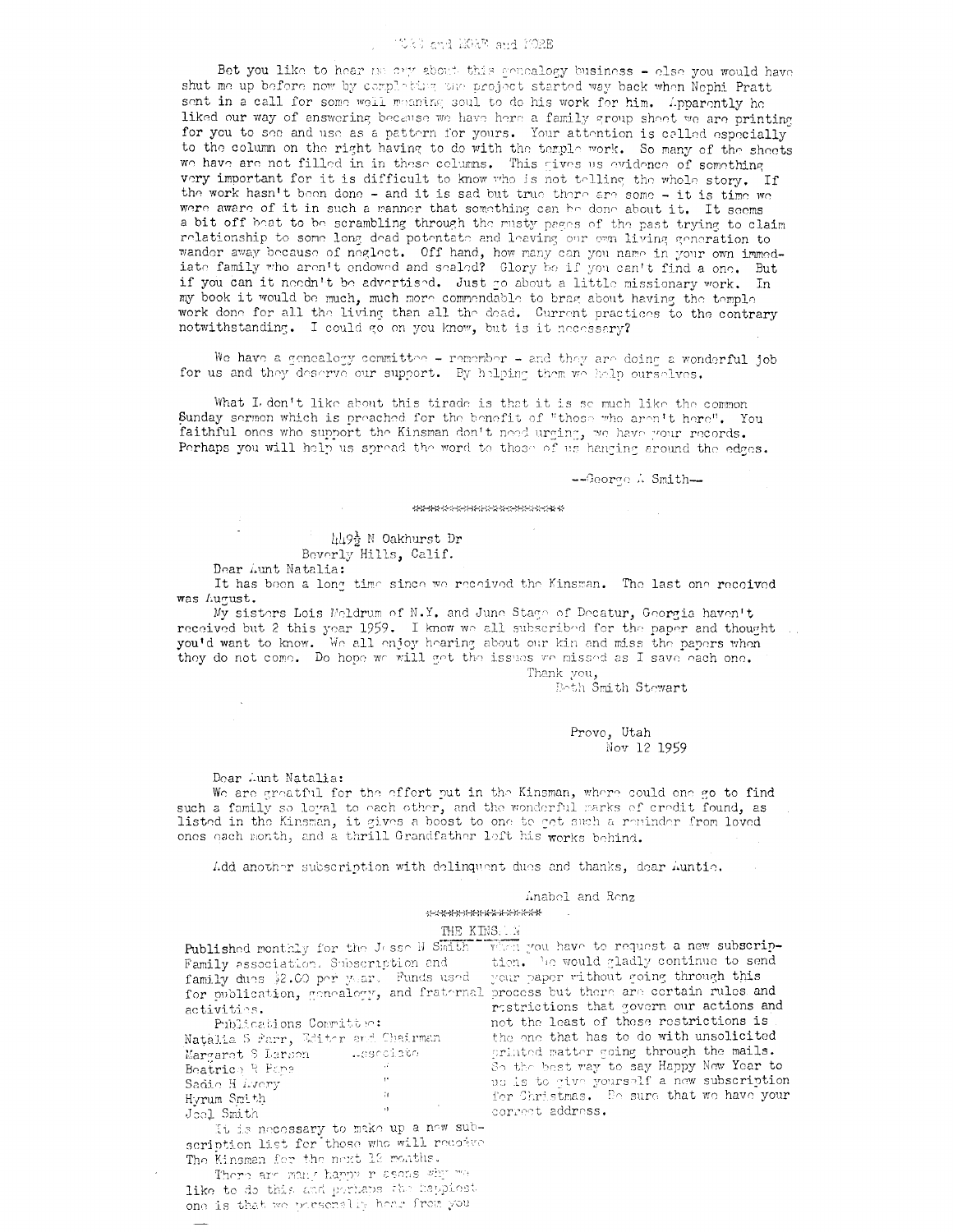# AN EDITORIAL

Dear Kinsmen - to the 6th generation since the birth Dec 2 1834 in Stockholm, New York; of Jesse N Smith, who later, during the course of events became our father, grandfather and great-grandfather on down to the third great-grandfather. Just think of the multitude that follow; as numerous as the sands of the desert. Your heritage and mine is written in the Journal of Jesse N Smith. An autobiography written in the mais not from memory and not from hearsay, but of events as they transpired from day to day. He put them down on paper. It thrills me to read those written words as they appear across the pages of his Journal. Those words tell me of his faith, his courage and good will. They tell me of his happiness and sorrows, of the hardships he endured. He dedicated his life to the cause of his fellow man and tried to make this a better world to live in.

Thead the events as they occurred, through the pages and I am sure that you will agree that he did succeed even though he, many times in his life time faced hardships, poverty, disappointments and sorrows that those of lesser stamnia would not have endared. Read the events he recorded of his trip home from his first mission in Donmark. I quote but a few of the events that he has written after reaching Salt Lake on his way home to Parowan:

"Bishop Warren's company arrived. I berrowed of him 550, and with what I could scrape together, bought a Charter Oak cook stove. Bre. W.M. Most having discharged his lading and passengers took the stove in his wagon to take it home for me...Bread stuffs were scarce and I started for home with a very scanty supply of provisions, no grain for my poor horses, and no money to buy with, however, my hopes were high with thoughts of home. Reached Provo in process of time, but called on no one for the scarcity was felt in nearly every house. As I was slowly wending my way through the wide lane southeast of town, I not Bro Soren Christoffersen of Manti with several teams. He expressed the liveliest pleasure at seeing me and said that he remembered a turn I had done him in collecting and forwarding to him from Denmark about 2400 Rdlr. As he thrust his hand in his pocket, visions of dinners for myself and grain for my poor horses, flitted before my imagination, but alas, for the unreality of my dream, he withdrew his hand slowly and sadly from his pocket, remarking that he had heavy purchases to make in the city... but if ever I came to Manti and would kindly call on him in his own home he would do something right handsome for me".

"Reaching Payson and selecting a bystreqt in order to get through town as quickly as possible, I was hailed from an open deer by a good Sister with a request that I stop for dinner and feed my borses. It was Sister Lerena Regers of Parowan, on a visit at her father's Daniel Page. I needed no second invitation. Notwithstanding I supposed that I was poor, yet during my stay Father Page, goodnaturedly railled on my good clothes, and gold watch and chain, as not agreeing with my profession as a humble missionary. I had the good fortung to evertake the Parowan ox-teams near Mona, the same evening with when I camped. William M. West who was hauling my stove, concluded to leave his train in charge of William Greenhalgh, a passenger, and go on with me. Putting in a little flour and bacon, almost the only fare of the teamsters who went to the Missouri River the inmigrating Saints. We went ahead. Reaching Meadow Creek in process of time, I met my brother Silas. His health was extremely poor, and he had suffered much affliction through the loss by doath of his two wives and two children during my absence. It was decided that I should go on with him while Bro. West followed more slowly with my jaded team. Reached home; knew all the children that I had seen: My mother welcomed me with tears and blessings; my wift was very much over worked, as she was caring for Silas' large family besides her cwn little flock, increased by two left by my wife Margaret. I had no time to reflect upon my own loss, I, however, visited the sacred spot in the Parowan graveyard where my gife was buried. Silas' family and my own gathered around me with heartinese; they felt to appreciate my presence, some one said no one dies when you are with me-

"Wy brother's health began we show y improve, but my family were in the depts of poverty. Our farming land is Parowas had been sold, and even the small city plot divided up and sold but the part of which the house stood. My wife had worked hard to keep the wolf hunger from the dust; on one eccasion, John M Higbee of Cedar City sent her \$5. Others had been very kind, but chiefly by crother had helped them."

End of quote: Read the journal in full if you have not already done so, and if you have already read it re-read it, for it tells us of our heritage.

\*\*Don C. Smith\*\*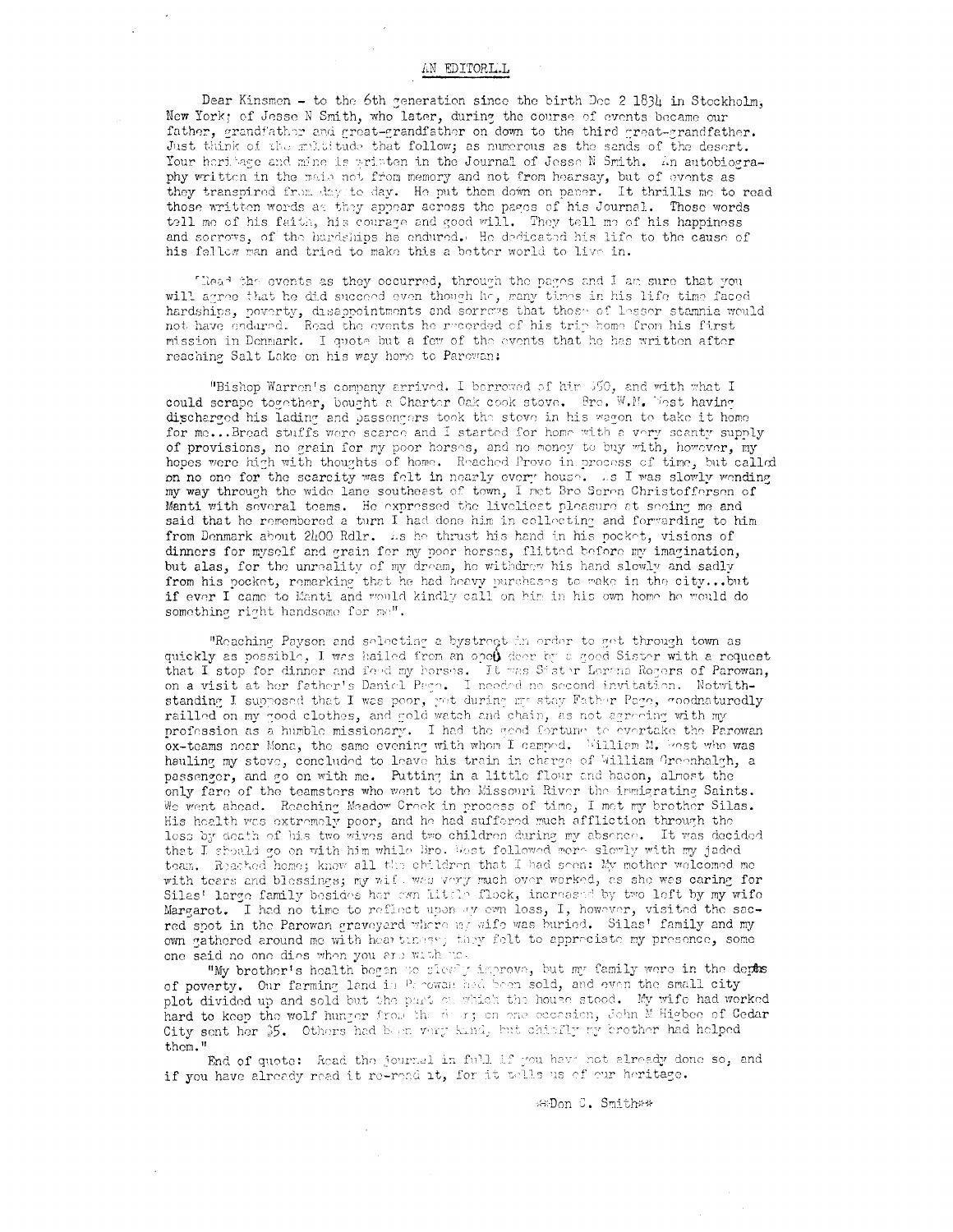# EXECUTIVE CONNITEE

The Executive Committee of the femily association met Dec 12 1959. All the branches were represented. Henry L for Aunt Emma, Edith and Lon for Aunt Margaret, Esther and Leah for Aunt Jenet, Netalia and Ardath for Aunt Augusta and George Albert for .ant En.

As Chairman of the Publications Committee Aunt Tal succested that circumstances dictated the necessity of a new pregnam for the handling of The Kinsman. A motion was carried appointing Don C and George A as a correition to study the situation and make recommendations for solving the problem.

4 motion was carried that Henry L, as Chairman of the Genealogy Committee, fill the existing vacancies on his committee and go ahead with the project of placing in the Temple Library a copy of all the Genealocies of the Jesse N Smith families. A vote of appreciation was accorded the Genealogical Committee for its December second program.

The seeming lack of interest in temple work and temple marriage among our younger members came up for consideration. No action was taken. Hewever, a lively discussion arose over the question of which is of more importance to us, the dead or the living. No buck like a bay steer when accused of arcester worship yet we pore over musty tomes in dingy archives looking for the dead while our living children are drawing farther away from us and are raising families outside the covenant. (If we may be permitted to paraphrase St Luke, maying we are too concerned with some of the nicelities while omitting weightier matters Luke II:49), A motion was carried that the committee meet quarterly on the last Saturday of the month. The next meeting will be March 26, 1960.

A suggestion arose inferring that the meetings of the executive committee were closed sessions. Such is definitely not the case. Any and all members of the family are welcome and urged to attend and to participate. Bring your friends.

The Genealogy committee wish it to be advertised that the Jesse N Smith family records are available to all for study and copy as for as they have been compiled at this time.

#### \*\*\*\*\*\*\*\*\*\*\*\*\*\*\*\*\*

Lohi Tingen Smith and Georgia Rose Bateman are in a dither over a new son who arrived Friday morning December 11 1959 at the Southside Hespital in Mesa at 5:42 am. The youngun weighed 8 pounds 11 ounces upon arrival. He will probably be called Mark.

Lehi and Georgia have just moved into their new home at 514 Broadmoor in Tompe. The past fow weeks have been rather exciting for these concerned. The house was built by Lehi's brother George H who seems undecided whether to be a full time college professor or go all out for contracting. In any event, the completion of the house ahead of the new arrival gave him some uneasy moments. It developed into quite a race. The betters were giving edds in favor of the stork. Lt present all is "screnc".

The routine Lehi has been following since Friday morning is not recommended as a permanent procedure. He dashes from the University to the hospital, leaving his students wondering if he has flipped his lid. He leaves the hespital to go find David - poor David, Georgia has cared for him like an old hen with one biddy, -and he doesn't know whether to go to Grandma Smiths or Grandma Batemans. By now no one knows who has the diaper bar. It could be lost in the new house. When everyone is cleaned up and fresh again who can remember which grandma is expecting us for dinner, and finally when its time to turn in we can't stay here because we left our night things serewhere else.

Lehi has decided a bey in the hand is more trouble than a whole room full in the college.

### 

We have another member of the family who seems to be on rather a strenuous schedule. Since Aunt Ernostine has been staying with Inez during her trying and unnatural trouble, Uncle Elias is considerably put upon. He comes in to find that a house is not a home with Ernestine gone so he wanders back to the temple only to find himself through for the day. Then drops in on a neighbor here and there to pass the time away. It reminds one of the days cone by. As memory recalls the yesterdays it seems that shortly after Aunt Ernestine began keeping house for Uncle Elias, she was induced to take up with a certain troup of Girl Scouts. One evening Uncle came home and found the house empty. The Scouts were on one of their safari's. So Uncle immediately took to the read also. He let his troubles be known to all, both far and near, - "Wheres my wife! To hell with the girl scouts'. I want my wife!"